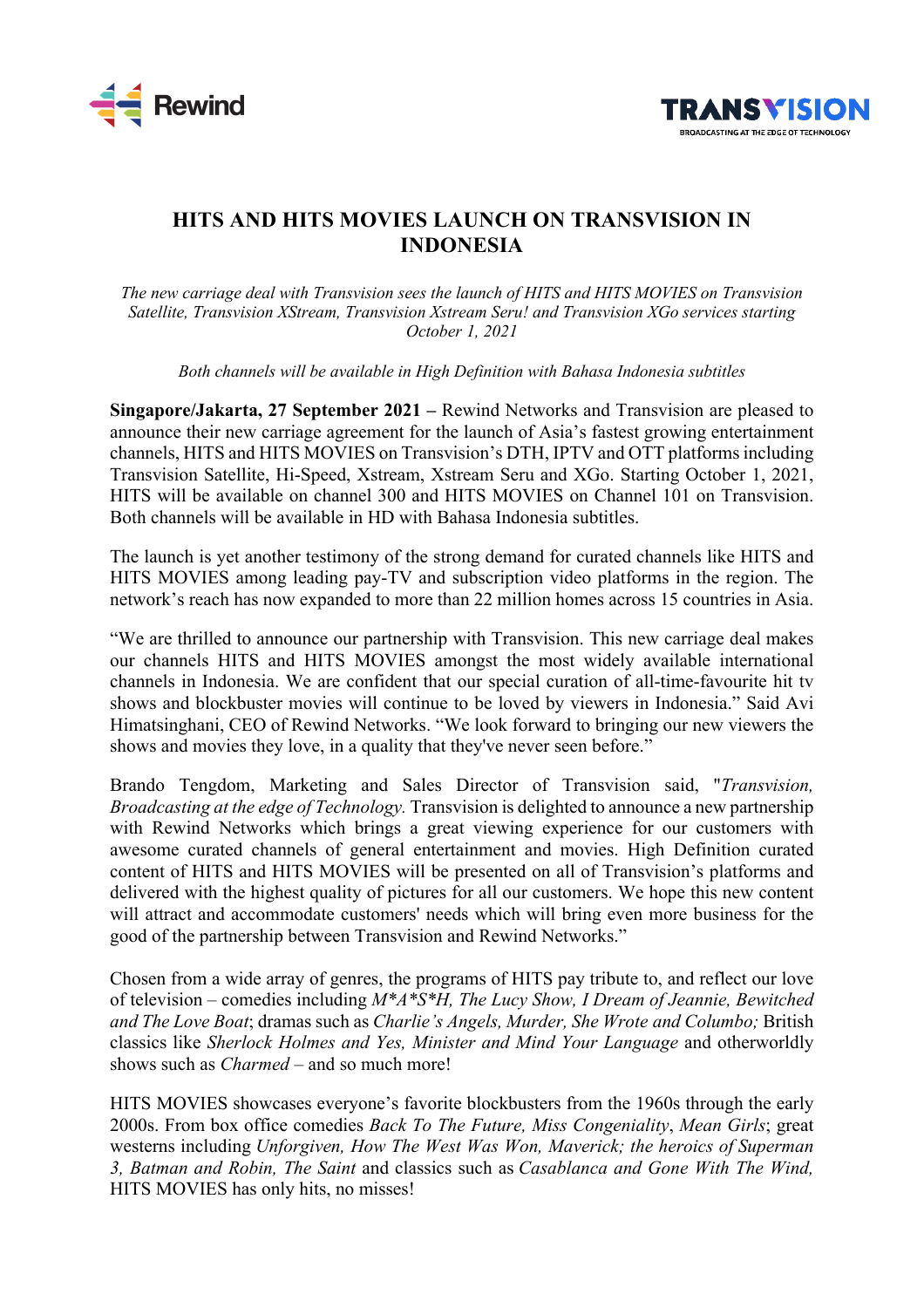



HITS and HITS MOVIES feature the best tv shows and blockbuster movies from Hollywood and International majors such as NBCUniversal, Warner Bros., Sony Pictures, The Walt Disney Company, MGM Studios, ViacomCBS, Lionsgate, Fremantle, BBC and itv Studios.

- Ends -

## **About Transvision**

Transvision established on October 8, 2013 from the synergy of two of the best Telecommunication and Media Infrastructure in Indonesia, namely CT Corpora and PT Telkom Indonesia Tbk (persero) which successfully carried out the Business Synergy of TelkomVision ownership.

Transvision always puts forward the attitude of hard work, smart work, commitment, and making extraordinary contributions to produce a beautiful masterpiece. Transvision, the best Pay TV in Indonesia that prioritizes customer satisfaction and excellent service, ensures that special shows are provided using the latest and most advanced technology.

Present differently, Transvision strengthens the variety of premium and high quality contents for all customers with super sharp image quality. Enriched with over 120 live TV channels, with more than 50 HD channels, 11 inhouse channels, Visionradio, thousands of video-on-demand titles with High Definition (HD) quality image.

Transvision believes that it will continue to do its best in providing customer satisfaction as a top priority and becoming the No. 1 Direct To Home (DTH), Over The Top (OTT) and Internet service company in Indonesia by serving all customer segments.

**For media-related enquiries Jennifer Rusli** Public Relations Transvision e: jennifer.rusli@transvision.co.id

## **About Rewind Networks**

Incorporated and headquartered in Singapore, is a Multimedia Branded Entertainment Company dedicated to providing the Best in Class content to audiences across the Asia Pacific region.

HITS is Rewind Networks' maiden venture launched in 2013 as a linear 24x7 pan-regional pay-TV service. It features a curated selection of the greatest television drama and comedy series from the past few decades in High Definition.

HITS is the fastest growing basic general entertainment channel in Asia, now more than 22 million homes across 15 countries: Singapore, Malaysia, Indonesia, The Philippines, Taiwan, Hong Kong, Vietnam, Thailand, South Korea, India, Brunei, Myanmar, Sri Lanka, the Maldives and Macau. The channel is available on the basic packs of leading pay TV platforms and OTT services in these countries including StarHub, Singtel, Astro, MNC Vision, FirstMedia, MyRepublic, Cignal, SKYcable, AIS, MOD, CNS, K+, VTVcab, Viettel, CANAL+, Kristal Astro, Dialog, Tata Sky, Jio, KT, Dhiraagu, Medianet, CABLE TV, unifi TV, Macau Cable TV and now Transvision. To know more, log on to hitstv.com